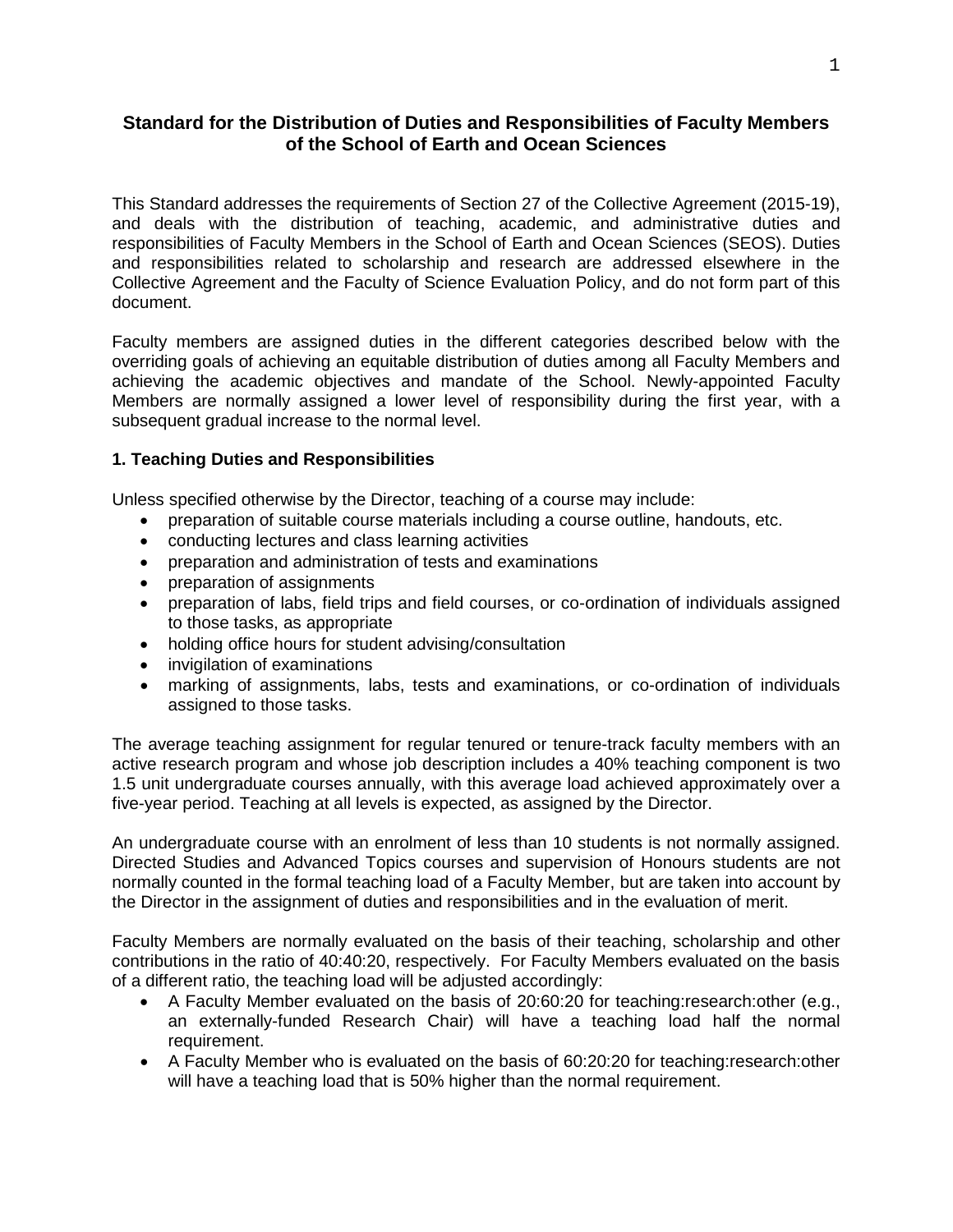- A Faculty Member who is evaluated on the basis of 80:20 for teaching:other (e.g., an Assistant, Associate or Full Teaching Professor) will have a teaching load of 8 courses annually. This may be reduced by one course for those with heavy administrative responsibilities.
- The Director of the School will have a teaching load half the normal requirement.

A Faculty Member whose research activity is chronically below disciplinary norms over a fouryear period may have their teaching assignment increased. Each Faculty Member's research activity for the four previous years will be assessed by the Director at the time of biennial merit evaluations. Research activity is normally indicated by holding external funding and having a record of publications in peer-reviewed journals. Other research contributions which do not fit these criteria may be considered on an individual basis. Faculty Members who are deemed not active in research will teach three courses annually for two years. Upon failing to return to active research after two years, Faculty Members may have their undergraduate teaching load increased further.

The teaching assignment in SEOS for part-time Faculty Members or Faculty Members with joint appointments shall be in accordance with the FTE value of their appointment in the School.

Regular faculty members are expected to teach, on average, one graduate course every two years, subject to graduate enrolments and student demand. There is an expectation for Faculty Members to engage in supervising graduate students, postdoctoral fellows and other highlyqualified personnel. Supervision of undergraduate students is strongly encouraged.

Teaching release, paid through research grants held by a Faculty Member, must be approved in advance by the Director and by the Dean of Science, and will not normally reduce a Faculty Member's teaching assignment by more than 50%.

#### **2. Academic Duties and Responsibilities**

Faculty Members will be responsible for their assigned teaching and for the oversight and annual review of associated undergraduate laboratories and/or field trips. There is an expectation that Faculty Members will usually agree to serve as Honours thesis supervisor for undergraduate students and on supervisory committees for graduate students, and will participate in the development of curricula, as appropriate. Faculty Members are expected to attend departmental seminars. Other duties may include:

- co-ordination of courses with multiple sections, laboratories, or lecturers
- academic advising of students, both undergraduate and graduate
- mentoring of tenure-track faculty and sessional instuctors
- suggestion and hosting of seminar speakers, including Lansdowne Lecturers
- participation in regular reviews of SEOS (typically every 5-7 years) and in discussions on the future directions of the School in both teaching and research.

#### **3. Administrative Duties and Responsibilites**

All regular Faculty Members will normally be expected, when not on leave, to devote approximately 20% of their working time to administrative duties in the School, Faculty and University and in Professional Service. Faculty Members should expect to serve on at least one Departmental, Faculty or University committee (or more if the committee duties are not onerous) every year that they are not on leave. Faculty Members should also expect to serve periodically